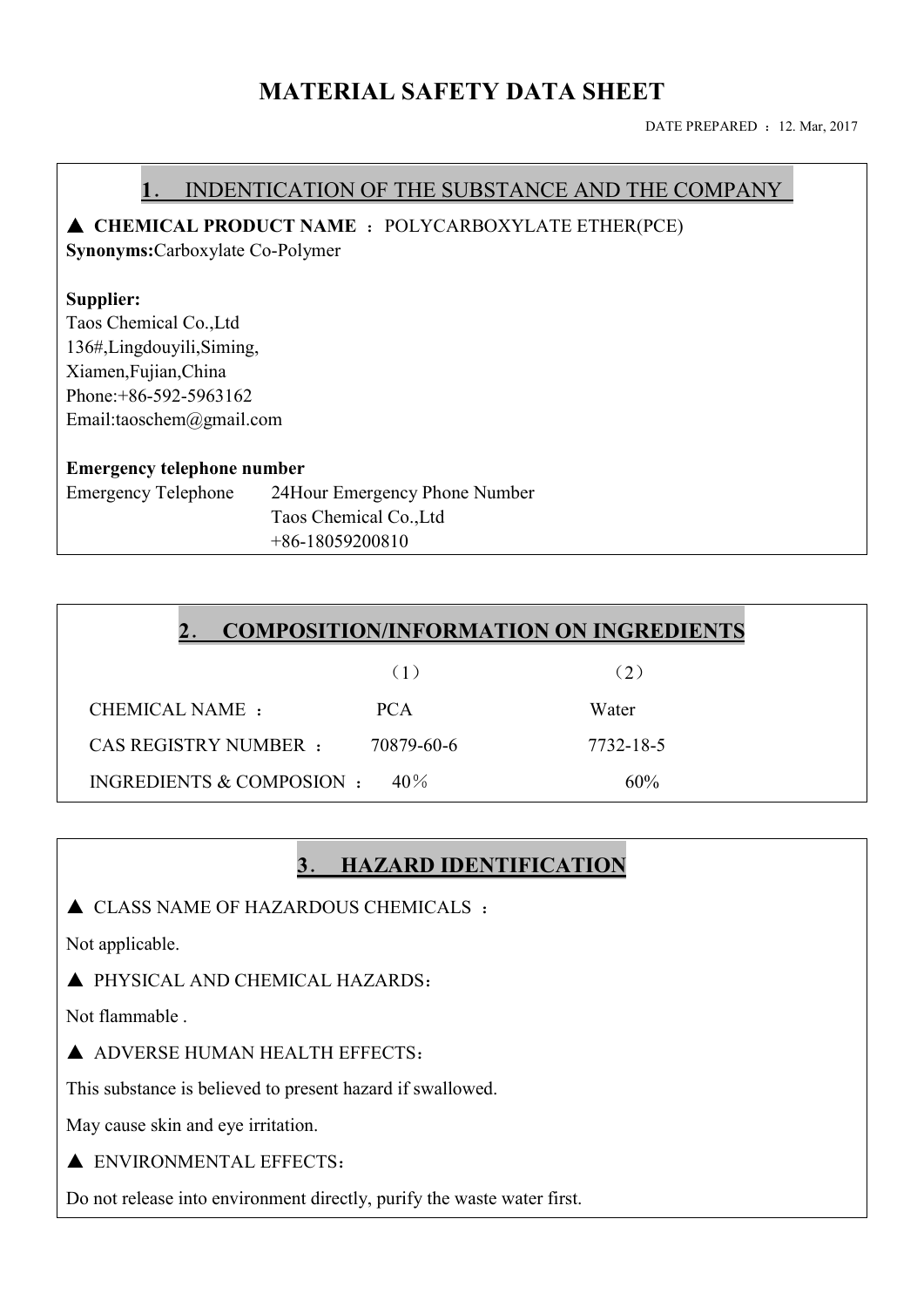# **4**. **FIRST-AID MEASURES**

### ▲ EYE CONTACT:

First rinse with plenty of water for at least 10 minutes (remove contact lenses if easily possible),and then consult physician if irritation persists.

#### ▲ SKIN CONTACT:

Take off the contaminated clothes immediately, wash with soap and water. Consult physician if irritation develops.

#### ▲ INHALATION:

No hazard in normal industrial use.

▲ INGESTION:

Rinse mouth with water. Give the person one or two glasses of water and then consult physician.In

extreme emergency, induce the victim to vomiting under professional supervisions.

# **5**. **FIRE-FIGHTING MEASURES**

#### $\blacktriangle$  EXTINGUISHING MEDIA

Aqueous solution is not flammable.

▲ SPECIFIC HAZARDS WITH REGARD TO FIRE-FIGHTING MEASURES

In case of fire in the surroundings, evacuate the substances to a safe place. Fire may cause substances to decompose or burning.

## **6**. **ACCIDENTAL RELEASE MEASURES**

Evacuate no essential personnel.

Collect leaking and spilled liquid in sealable containers as far as possible and rinse

the residua and ground with plenty of water.

## **7**. **HANDLING & STORAGE**

#### ▲ HANDLING:

Sealed the product in containers, do not rinse the product into sewers or drains. Avoid contact with eyes.

Skin and clothing.

▲ STORAGE: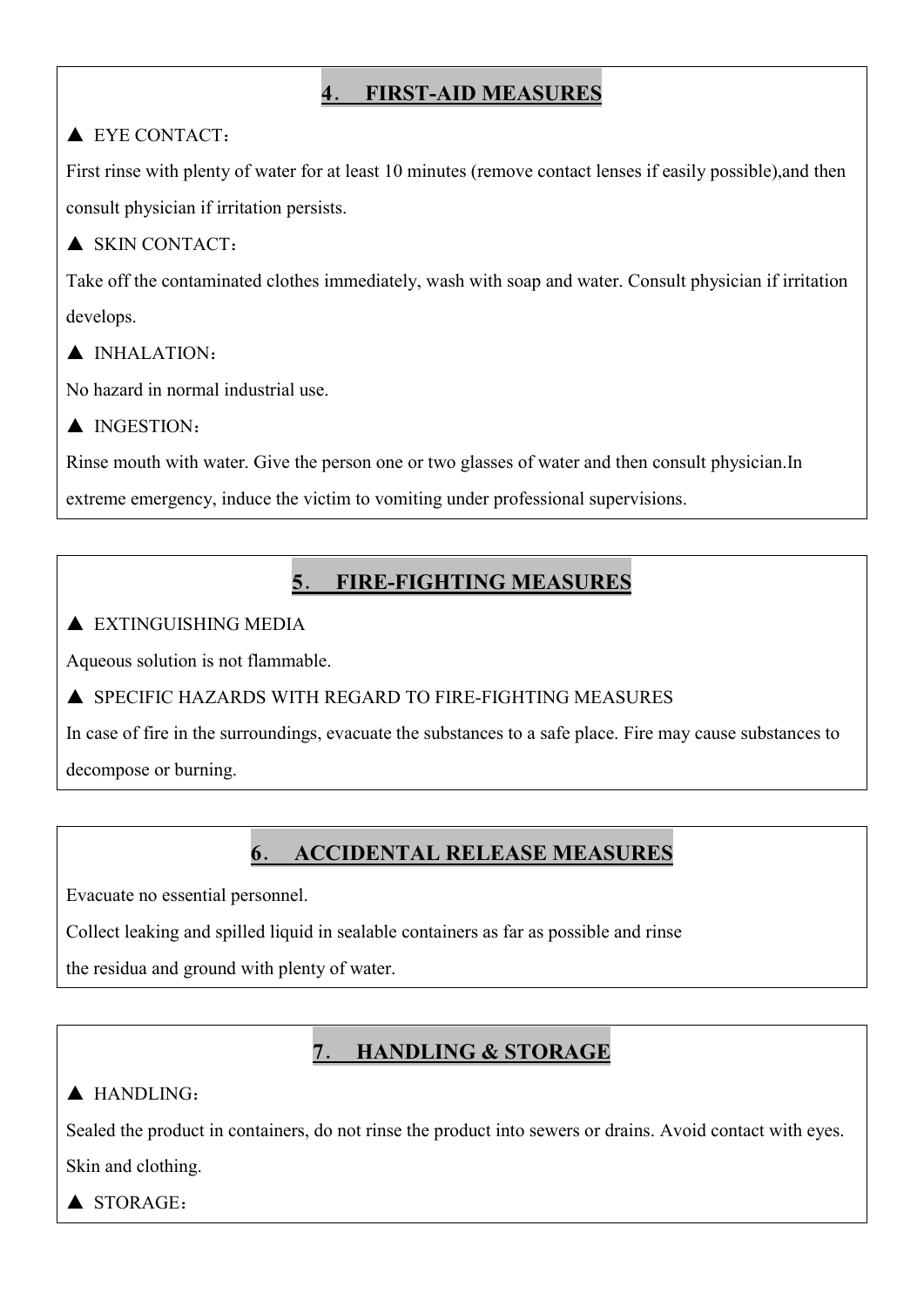Keep container closed when not in use. Do not store the product directly under sunlight.

## **8**. **EXPOSURE CONTROL/PERSONAL PROTECTION**

A ENGINEERING MEASURES:

Ventilation must be adequacy.

 $\triangle$  PERSONAL PROTECTIVE EQUIPMENT

Common rules: Do not eat, drink and smoke at working place. Avoid to long-time contact the substance and breathe the dust of the substance. Change the contaminated clothing and wash it.

√ RESPIRATION PROTECTION:

Necessary.

 $\sqrt{EY}E$  PROTECION:

Face shields of safety goggle with side shields

√ HAND, SKIN AND BODY PROTECTION:

Where contact is likely, wear rubber gloves, rubber boots

# **9**. **PHYSICAL & CHEMICAL PROPERTIES**

APPEARANCE : Clear brown color ODOR: Odorless

PH  $(25^{\circ}\text{C})$  : 6.9 (20% Solution) SOLUBILITY IN WATER : Very good

Bulk DENSITY  $(25^{\circ}\text{C})$  : 1.12±0.02 g/ml BOILING POINT: 100°C

MELTING POINT : Not applicable VISCOSITY: 53 ±5 mpa-S (20% Solution)

# **10**. **STABILITY & REACTIVITY**

 $\triangle$  STORAGE:

Keep away from the heat, direct sunlight and fire.

▲ SUBSTANCE TO AVOID:

Strong oxidant.

▲ HAZARDOUS DECOMPOSITION PRODUCT:

This substance will not decompose hazardously。

### **11**.**TOXICOLOGICAL INFORMATION: Not belong to toxic substances.**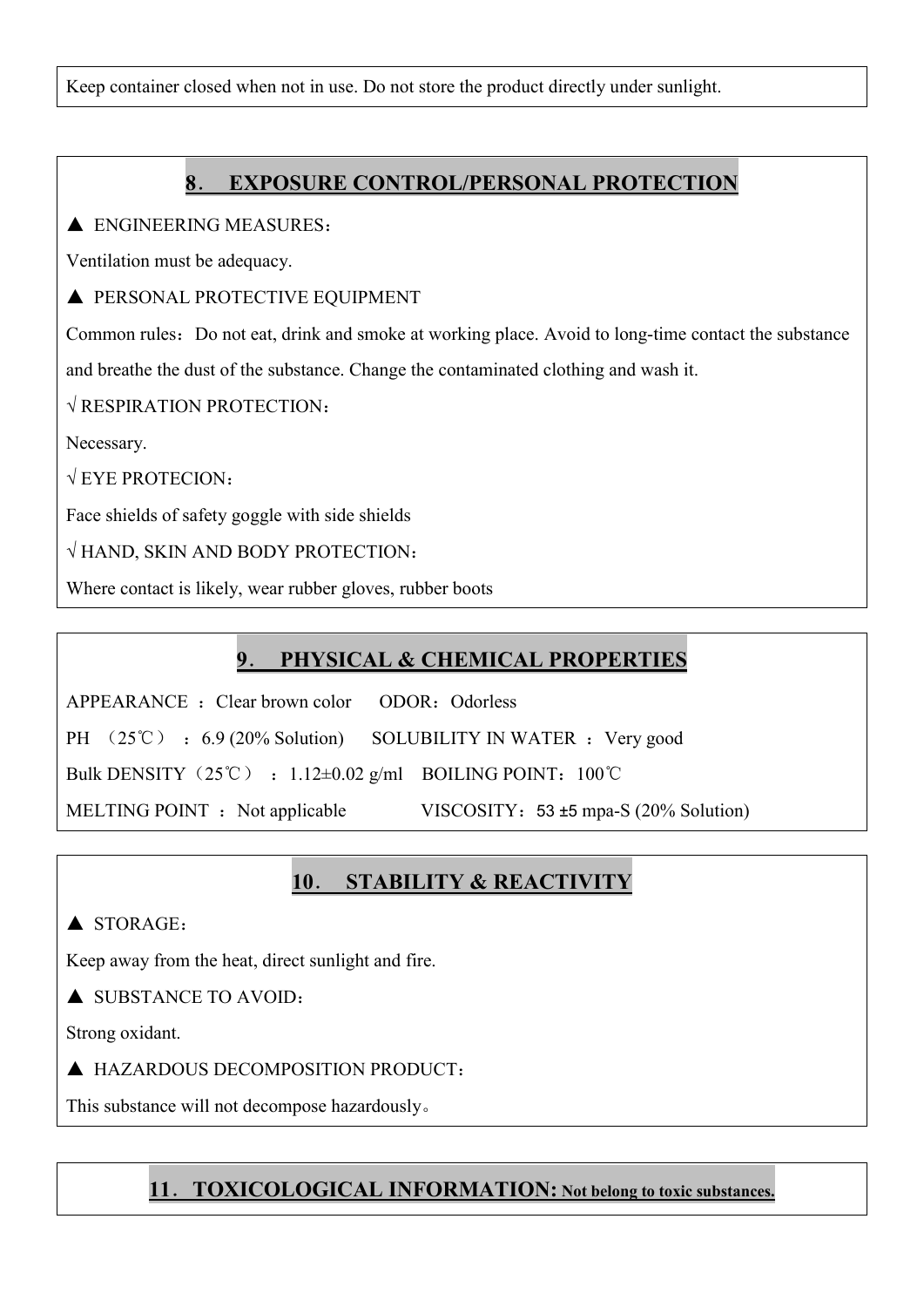▲ CORROSIVE AND IRRITANT PROPERTIES:

Not belong to corrosives, may cause skin/eye irritation.

▲ ALLERGENIC AND SENSITIVE EFFECTS:

No relevant information found

▲ ACUTE AND CHRONIC TOXICITY:

No relevant information found

**A EFFECTS ON THE REPRODUCTIVE SYSTEM:** 

No relevant information found

▲ TERATOGENIC EFFECTS

No relevant information found

## **12**. **ECOLOGICAL INFORMATION: Not belong to radioactive material.**

BIODEGRADABILITY : No information

BIOACCUMULATION : No information

FISH TOXICITY : No information

# **13**. **DISPOSAL CONSIDERATION**

Burn in a chemical incinerator equipped with an afterburner and scrubber. Before

discarding it, consult with the local specialist of water treatment.

### **14**. **TRANSPORT INFORMATION**

The substance is not subject to IATA DGR.

Hazard Class: Not Regulated; UN No: Not listed

Special Provisions for Transport: Not applicable

# **15. REGULATORY INFORMATION**

Risk phrase(s): None allocated

Safety phrase(s): None allocated